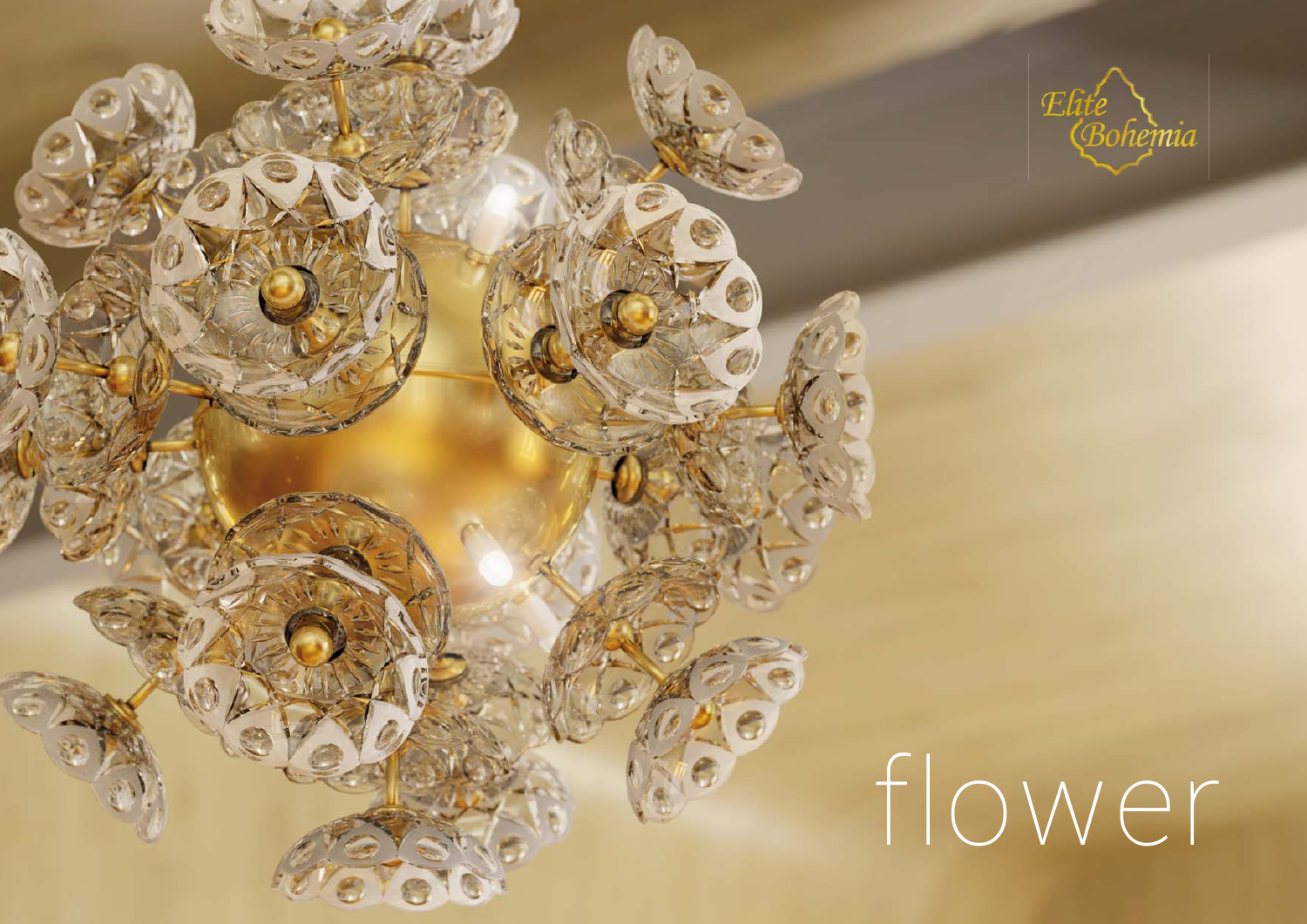## flower

Images from childhood are flashing behind closed eyelids. The swollen tree buds, the first spring blossoms and that amazing lightheartedness, that lightness of being. If only one could go back at least for a moment, lie in the grass, taste the morning dew, blow on a dandelion

... and make a wish

The designers of the FLOWER light were inspired by spring in all its forms. The time of fresh new beginnings with a promise of an elegant future. This innovation produced by Elite Bohemia follows on from traditional, richly decorated chandeliers using components made of crystal characterized by its high transparency and dazzling shine.

The FLOWER light brings sun to your home.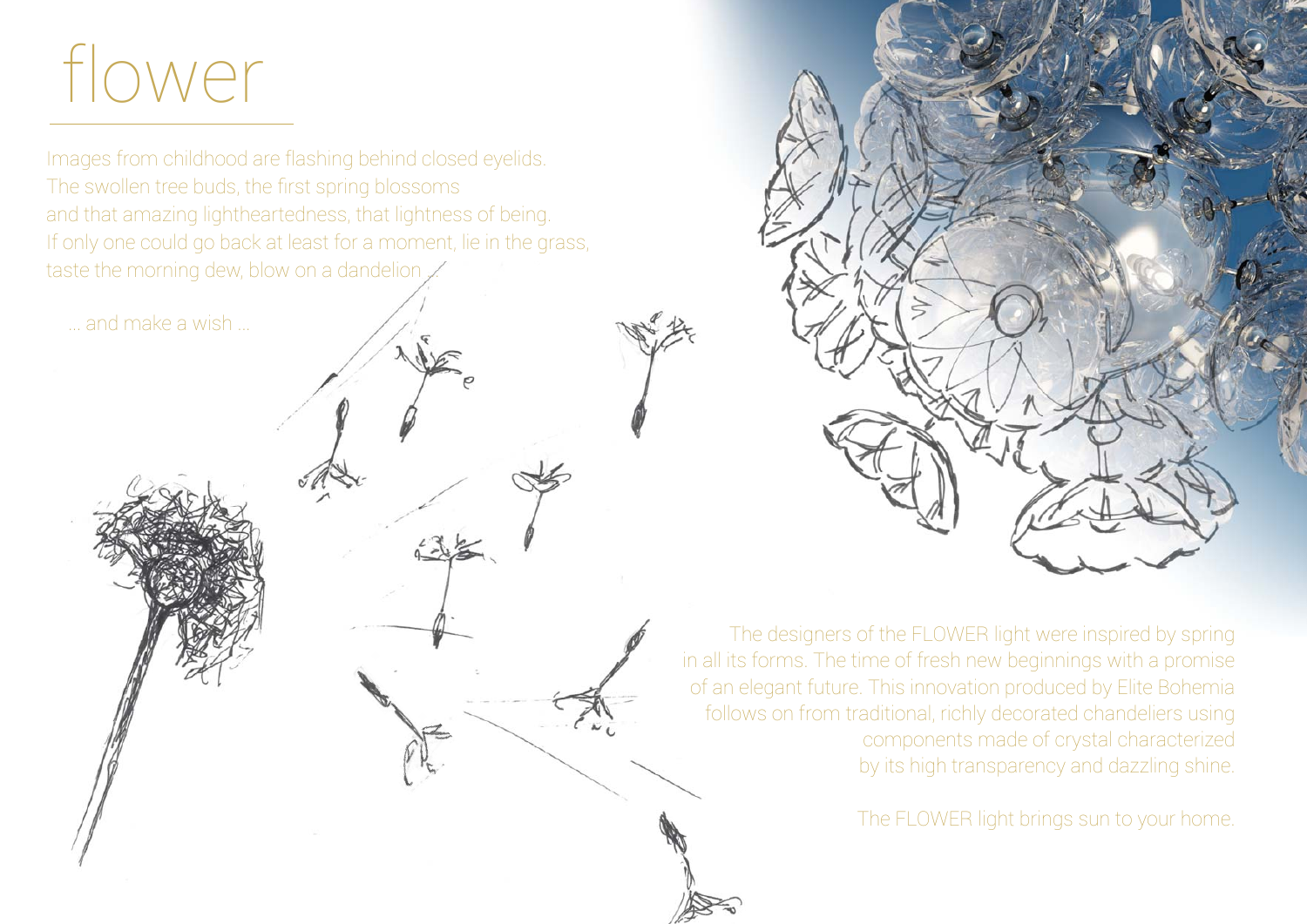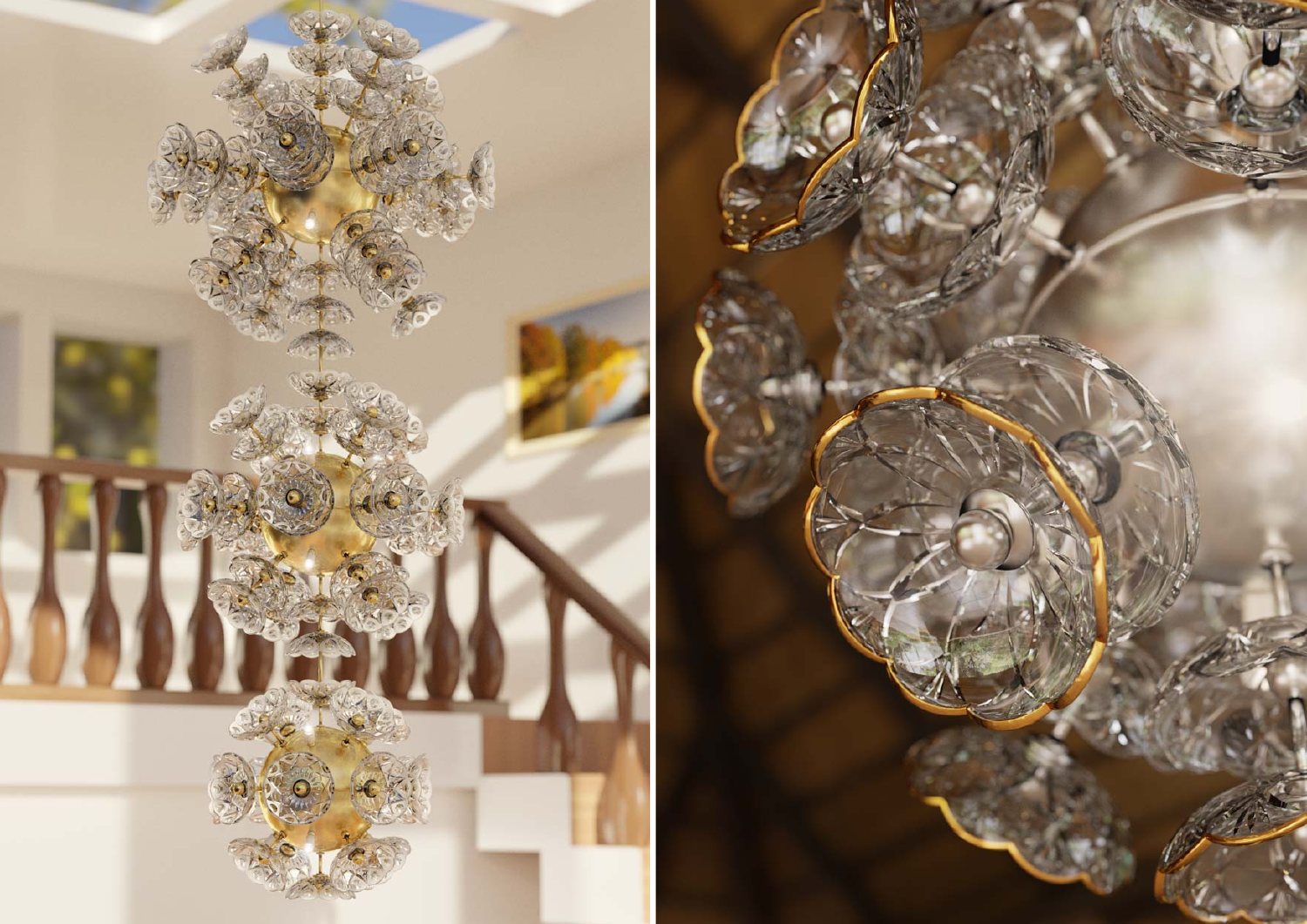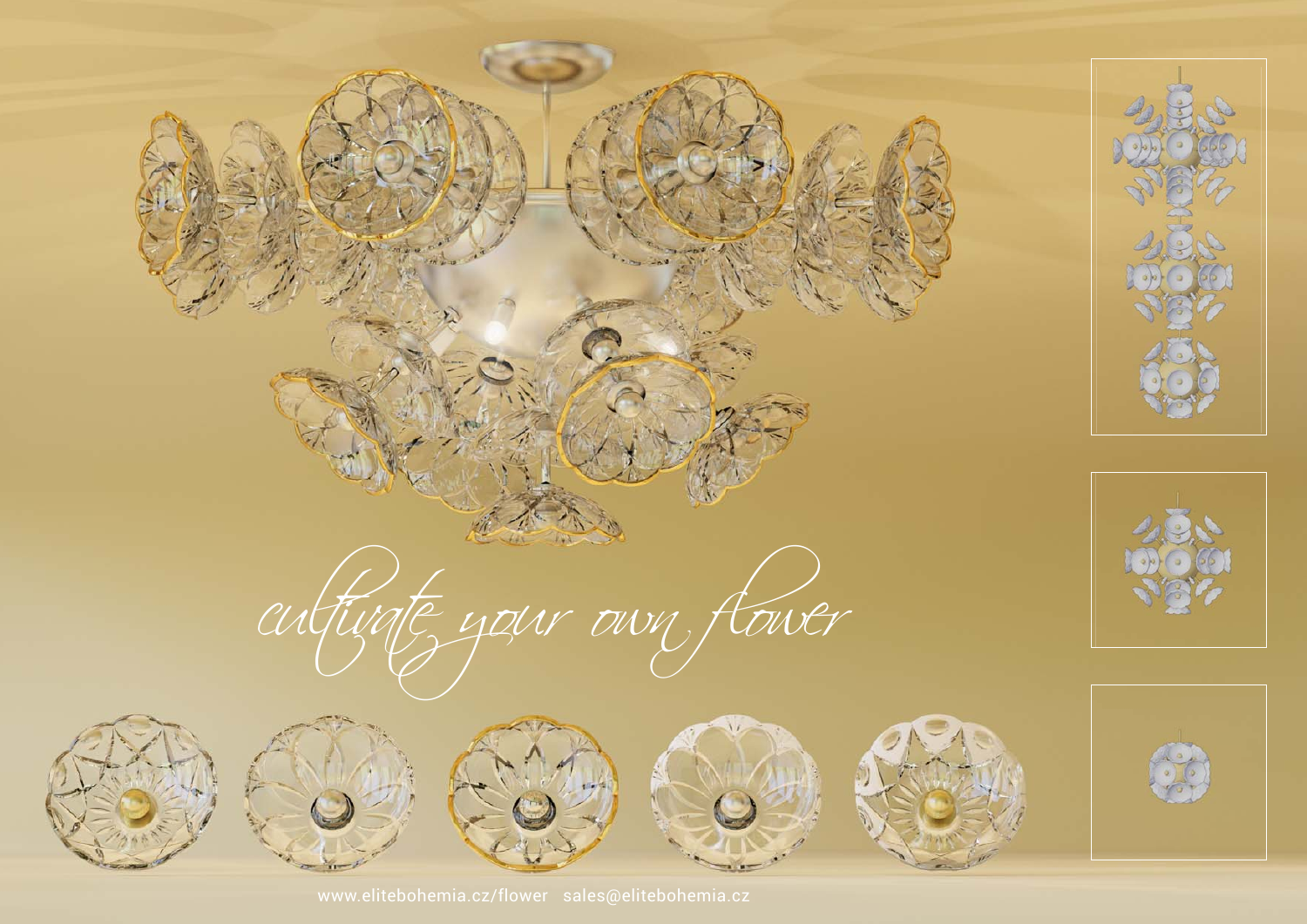## FLOWER



| Article                            | FLOWER 1/6    | FLOWER 2/6    | FLOWER 3/8    | FLOWER 4/8    | FLOWER 5/8    | FLOWER 6/2   | FLOWER 7/4 | FLOWER 8/24 |
|------------------------------------|---------------|---------------|---------------|---------------|---------------|--------------|------------|-------------|
|                                    |               |               |               |               |               | N.           |            |             |
| <b>Central</b><br>ball diameter    | 130 mm        | 130 mm        | 200 mm        | 200 mm        | 200 mm        | 130 mm       | 200 mm     |             |
| Number and type<br>of lamp holders | 6 x G4/12V    | 6 x G4/12V    | 8 x G4/12V    | 8 x G4/12V    | 8 x G4/12V    | 2 x G4/12V   | 4 x G4/12V |             |
| Number of bowls                    | $1 \times 14$ | $2 \times 14$ | $1 \times 18$ | $2 \times 18$ | $3 \times 18$ | $1 \times 5$ | 34         |             |
| <b>Dimensions</b>                  | 28 x 28 cm    | 38 x 38 cm    | 35 x 35 cm    | 45 x 45 cm    | 55 x 55 cm    | 14 x 28 cm   | 55 x 25 cm |             |
| Weight                             | $5,5$ kg      | 9,2 kg        | 7,3 kg        | 12 kg         | 17 kg         | $2$ kg       | 9 kg       | 200 mm      |